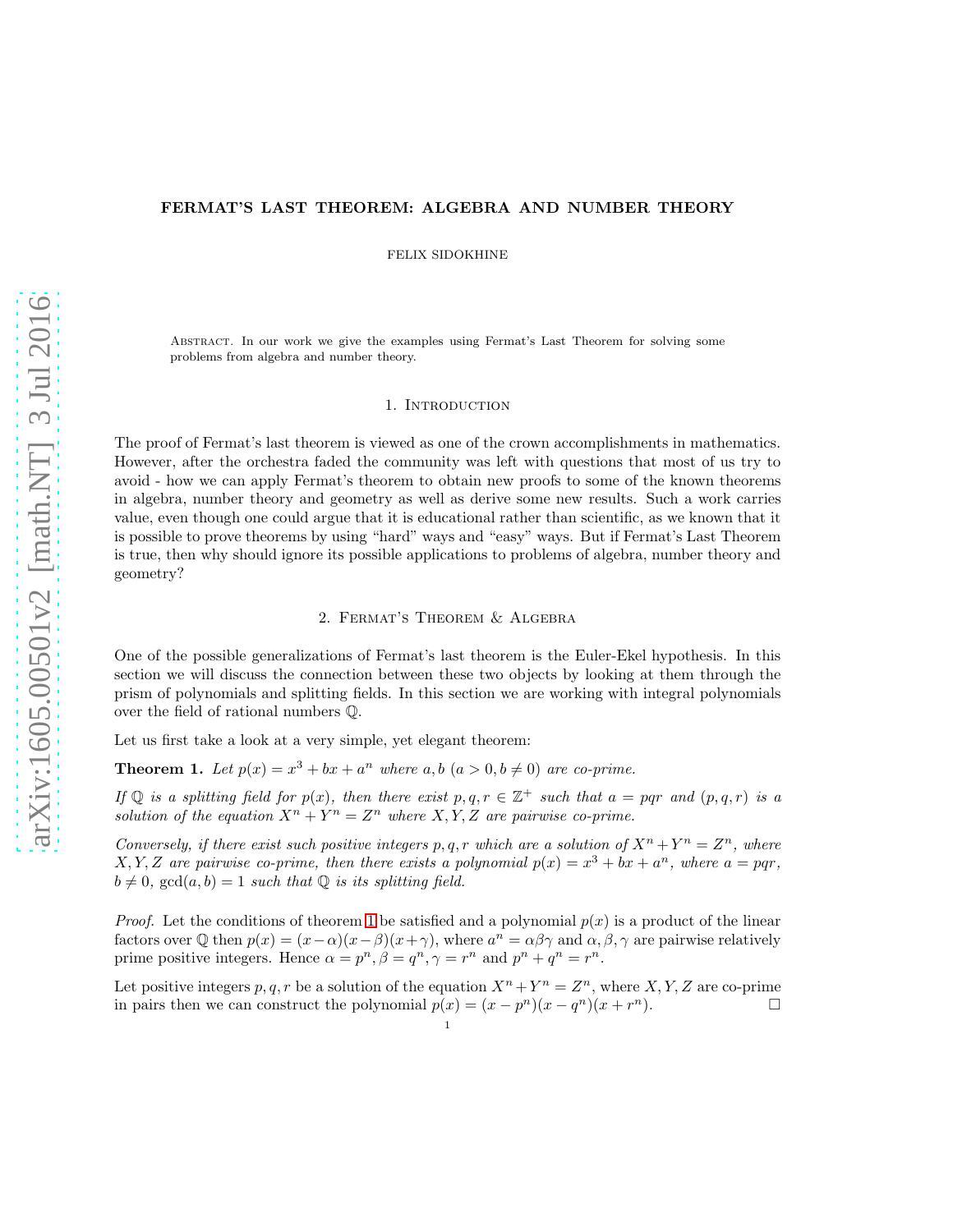#### $2\,$   $\,$   $\,$   $\,$   $\,$   $\,$  FELIX SIDOKHINE  $\,$

An interesting corollary which follows from this theorem is:

**Corollary 1.** Any cubic polynomial of the form  $p(x) = x^3 + bx + a^n$ , where  $a, b$  (ab  $\neq 0$ ) are *co-prime and*  $n \geq 3$  *over the field*  $\mathbb Q$  *is either irreducible or a product of two irreducible polynomials.* 

We shall omit the proof for simplicity's sake as it is a direct application of theorem [1](#page-0-0) and Fermat's last theorem.

Now let us consider a more general case where we look at the polynomial of arbitrary degree  $n$ :  $p(x) = x^{n} + a_{n-2}x^{n-2} + ... + a_1x \pm a_0$  where  $a_1a_0 \neq 0$ ,  $gcd(a_1, a_0) = 1$  and  $a_0 = c^k$  for any  $c \in \mathbb{Z}^+$ . Let Q be a splitting field for  $p(x)$  and  $\alpha_1, \alpha_2, ..., \alpha_h \in \mathbb{Z}^+, -\beta_1, -\beta_2, ..., -\beta_l \in \mathbb{Z}^-$  are the roots of  $p(x)$  and  $n = h + l$ . Then,  $c^k = \alpha_1 ... \alpha_h \beta_1 ... \beta_l$ . Moreover, since  $gcd(a_0, a_1) = 1$ , we can claim that  $\alpha_1, \alpha_2, ..., \alpha_h, \beta_1, \beta_2, ... \beta_l$  are all pairwise co-prime and that  $\alpha_1 = x_1^k, \alpha_2 = x_2^k, ..., \alpha_h = x_h^k, \beta_1 =$  $y_1^k, \beta_2 = y_2^k, ..., \beta_l = y_l^k$  for some  $x_i$ 's and  $y_i$ 's.

Therefore we have that:

$$
x_1^k + x_2^k + \dots + x_h^k - y_1^k - y_2^k - \dots - y_l^k = 0
$$
 where  $n = h + l$ 

must be true. However, we can invoke the Euler - Ekl hypothesis (1769, 1998) which states that "The equation  $x_1^k + x_2^k + \ldots + x_h^k - y_1^k - y_2^k - \ldots - y_l^k = 0$ , has no solution in positive integers when  $k > h + l$ " [Ekl \[1998\]](#page-5-0). From the above, this allows us to conclude that there exists no  $p(x) = x^{n} + a_{n-2}x^{n-2} + ... + a_1x \pm a_0$  where  $a_1a_0 \neq 0$ ,  $gcd(a_1, a_0) = 1$ ,  $a_0 = c^k$  and  $k > n$  for which Q is a splitting field.

A "weak conjecture" we can make is: "The equation  $x_2^k + \dots + x_h^k - y_1^k - y_2^k - \dots - y_l^k = 0$ , where  $x_1, ..., x_h, y_1, ..., y_l$  are co-prime in pairs, has no solution in positive integers when  $k > h + l$ ", for which can formulate an interesting theorem:

**Theorem 2.** The "weak conjecture" is false if and only if there exists a polynomial  $p(x) = x^n + y$  $a_{n-2}x^{n-2} + ... + a_1x \pm a_0$ , where  $a_0 = c^k$ ,  $c > 0$ ,  $a_1a_0 \neq 0$  and  $a_1$ ,  $a_0$  are relatively prime, such that *the field* Q *is its splitting field.*

*Proof.* If  $\mathbb Q$  is the splitting field for some polynomial  $p(x) = x^n + a_{n-2}x^{n-2} + ... + a_1x \pm a_0$  then the equation described above has a solution. If the equation has a solution then we can construct a polynomial  $p(x)$  that the field  $\mathbb Q$  is its splitting field.

A proof of the "weak conjecture" itself might be possible by induction. In this case, we will define the inductive hypothesis as: "The field  $\mathbb Q$  is not a splitting field for any polynomial of the form  $p(x) = x^{n} + a_{n-2}x^{n-2} + ... + a_1x \pm a_0$ , where  $a_0 = c^{\tilde{k}}$ ,  $k > n$ ,  $a_1a_0 \neq 0$  and  $gcd(a_1, a_0) = 1$ , then Q is not a splitting field for any polynomial form  $g(x) = x^n \pm b_{n-1}x^{n-1} + ... + b_1x \pm b_0$ , where  $b_{n-1}b_0 = c^k$ ,  $k > n+1$ ,  $b_{n-1}b_1b_0 \neq 0$ , and  $gcd(b_{n-1}b_1, b_0) = 1$ ".

A sketch of the proof would then go as follows:

- Step 1: For the case  $n = 3$ ,  $p(x) = x^3 + a_1x \pm a_0$ , where  $a_0 = c^k$ ,  $k > 3$ ,  $a_1a_0 \neq 0$  and  $gcd(a_1, a_0) = 1$ . We have already shown that  $\mathbb Q$  is not a splitting field for such polynomials.
- Step 2: For the case  $n = 3$ ,  $g(x) = x^3 \pm b_2 x^2 + b_1 x \pm b_0$ , where  $b_2 b_0 = c^k$ ,  $k > 4$ ,  $b_2 b_1 b_0 \neq 0$ , and  $gcd(b_2b_1, b_0) = 1$ , the field Q is not a splitting field for such polynomials as a consequence of the inductive hypothesis.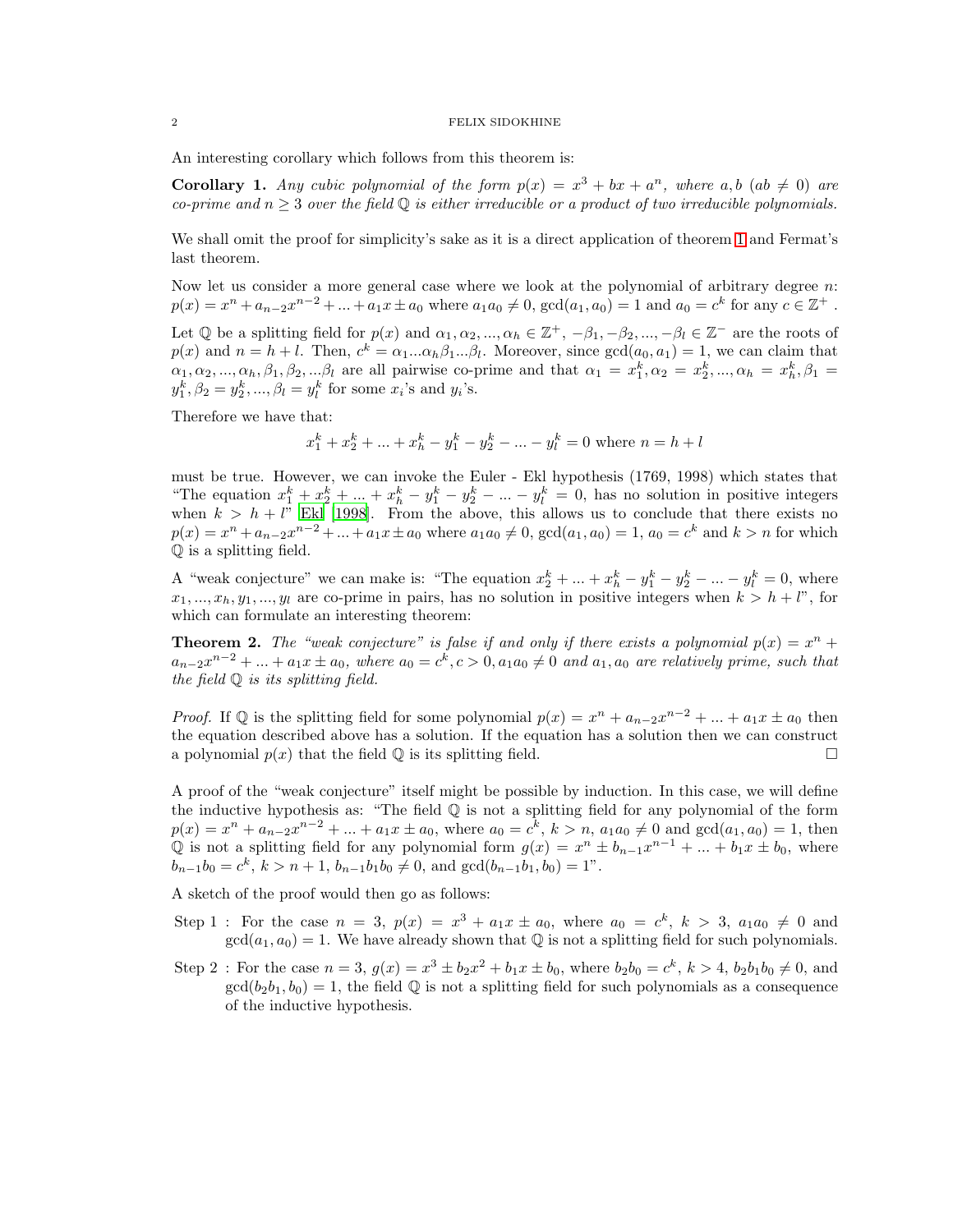- Step 3: For the case  $n = 4$ ,  $p(x) = x^4 + a_2x^2 + a_1x \pm a_0$ , where  $a_0 = c^k$ ,  $k > 4$ ,  $a_1a_0 \neq 0$  and  $gcd(a_1, a_0) = 1$ , the field Q is not a splitting field by step two.
- Step 4: For the case  $n = 4$ ,  $g(x) = x^4 \pm b_3 x^3 + b_2 x^2 + b_1 x \pm b_0$ , where  $b_3 b_0 = c^k$ ,  $k > 5$ ,  $b_3 b_1 b_0 \neq 0$ , and  $gcd(b_3b_1, b_0) = 1$ , the field  $\mathbb Q$  is not a splitting field as a consequence of the inductive hypothesis.
- Step 5: For the case  $n = 5$ ,  $p(x) = x^5 + a_3x^3 + a_2x^2 + a_1x \pm a_0$ , where  $a_0 = c^k$ ,  $k > 5$ ,  $a_1a_0 \neq 0$ and  $gcd(a_1, a_0) = 1$ , the field  $\mathbb Q$  is not a splitting field by step four.

and the inductive sequence continues.

The existing counter-examples to Euler's conjecture do not disprove our suggested alternative conjecture : "The equation  $x_1^k + x_2^k + \ldots + x_n^k - y^k = 0$ , where  $x_1, x_2, x_h, y$  are relatively prime in pairs, has no solution in positive integers when  $k > n \geq 2$ ".

All the existing counter examples are connected to the polynomials of the form  $p_4(x) = x^4 + a_2x^2 +$  $a_1x-a_0^4$  and  $p_5(x) = x^5+b_3x^3+b_2x^2+b_1x+b_0^5$  where  $a_0, a_1$  and  $b_0, b_1$  are not co-prime and for which Q becomes a splitting field. In other words, the known solutions of equations  $x_1^4 + x_2^4 + x_3^4 = y^4$ ,  $x_1^5 + x_2^5 + x_3^5 + x_4^5 = y^5$  in positive integers satisfy do not satisfy the condition that  $x_1, ..., x_h, y$ should be pairwise co-prime (see appendix for the concrete examples which are taken from [Elkies](#page-5-1) [\[1988](#page-5-1)], [Lander and Parkin \[1966](#page-5-2)] and [Malter et al. \[2013](#page-5-3)]).

# 3. Fermat's Theorem & Number Theory

The goal of the present section is to study the relationship between the unsolvability of some Diophantine equations and Fermat's last theorem.

<span id="page-2-2"></span>**Theorem 3.** The equation  $x^n + y^n + z^n = u^n$  with  $xy = zu$ , where  $gcd(x, y) = gcd(z, u) = 1$  has *no solution over*  $\mathbb{Z}^+$  *when*  $n \geq 2$ *.* 

<span id="page-2-1"></span>**Lemma 1.** Let us consider the following system of equations over  $\mathbb{Z}^+$ 

(1) 
$$
\begin{cases} X^n + Y^n = X'^n - Y'^n \\ XY = X'Y', \end{cases}
$$

*where*  $gcd(X, Y) = gcd(X', Y') = 1$ *. If the system [\(1\)](#page-2-0) is solvable, then*  $XY \equiv 0 \mod 2$ *.* 

*Proof.* Let:

<span id="page-2-0"></span>
$$
\begin{cases}\nX = a, Y = b, X' = a', Y' = b' \\
\gcd(a, b) = \gcd(a', b') = 1\n\end{cases}
$$

be a solution of [\(1\)](#page-2-0) and  $ab \equiv 1 \mod 2$ . Then a and b are products of primes of the form  $4k + 1$ and  $4k'-1$ .

- Let ab be a product of primes only of the form  $4k + 1$ . Then  $a^n + b^n \not\equiv a'^n b'^n \mod 4$ and  $a^n + b^n = a'^n - b'^n$  is false.
- Let ab be a product of primes only of the form  $4k' 1$  and the total number of such primes is even. Let  $\alpha$  contain an even number of primes and  $\alpha'$  contain an odd number of primes; then  $b$  contains an even number of primes and  $b'$  contains an odd number of primes. This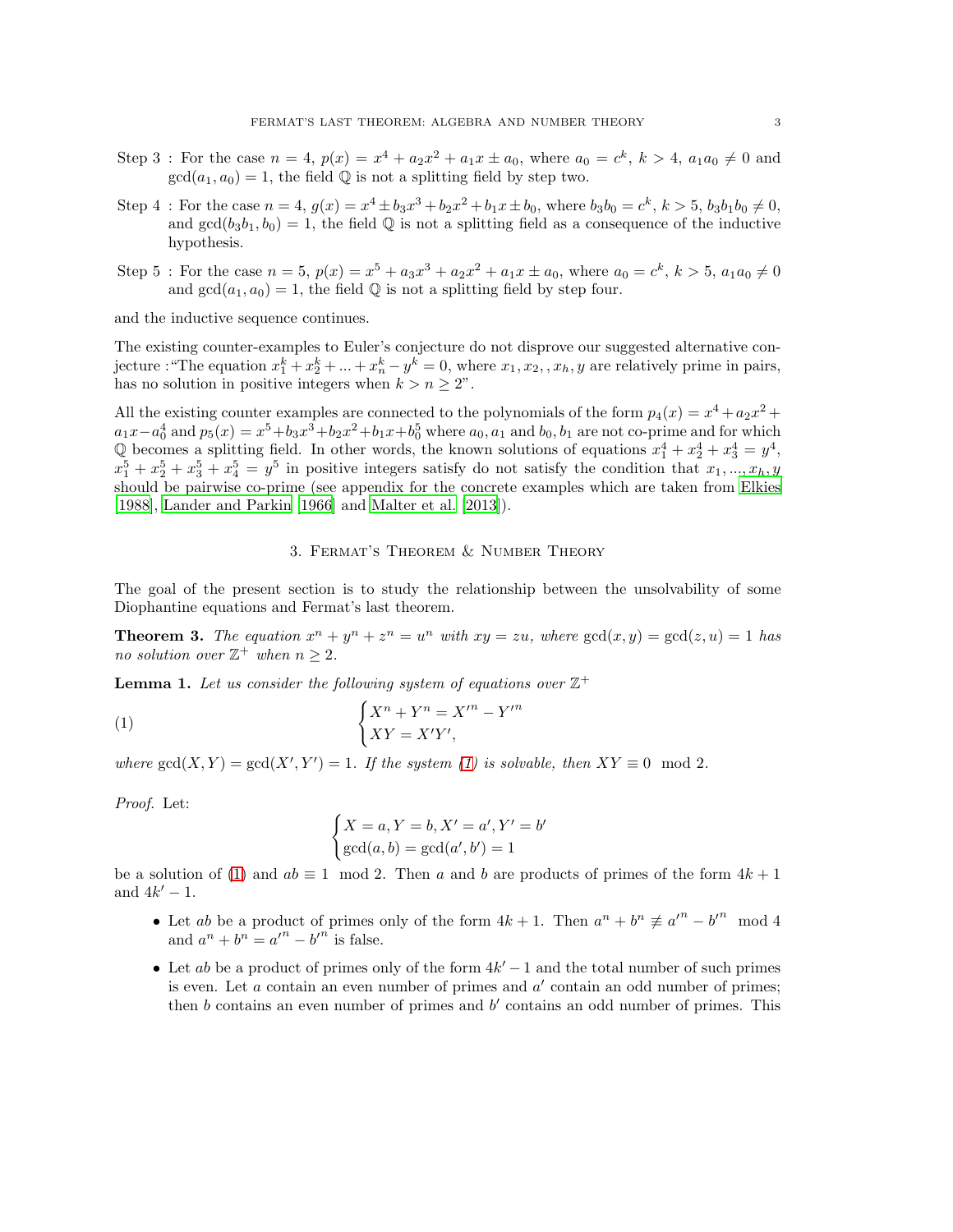#### 4 FELIX SIDOKHINE

would imply that  $a^n + b^n \not\equiv a'^n - b'^n \mod 4$  and the equality  $a^n + b^n = a'^n - b'^n$  would be false. The remaining cases are excluded analogously.

• Let ab be a product of primes only of the form  $4k' - 1$  and the total number of such primes is odd. Let  $\alpha$  contain an even number of primes and  $\alpha'$  contain an odd number of primes; then  $b$  contains an odd number of primes and  $b'$  contains an even number of primes. This would imply that  $a^n + b^n \not\equiv a'^n - b'^n \mod 4$  and the equality  $a^n + b^n = a'^n - b'^n$  would be false. The remaining cases are excluded analogously.

 $\Box$ 

<span id="page-3-1"></span>**Lemma 2.** The following system of equations over  $\mathbb{Z}^+$ 

(2) 
$$
\begin{cases} X^n + Y^n = X'^n - Y'^n \\ XY = X'Y' \end{cases}
$$

where  $gcd(X, Y) = gcd(X', Y') = 1$  and  $XY \neq 0$ , has no solutions when  $n \geq 2$ .

*Proof.* Let  $a, b, a', b'$  be a solution of the system [\(2\)](#page-3-0) where  $gcd(a, b) = gcd(a', b') = 1$ . For the following equations assume the notation  $gcd(a, b) = (a, b)$ . According to lemma [1,](#page-2-1)  $ab = a'b' \equiv 0$ mod 2. Let  $a \equiv a' \mod 2$  then we can write the equalities:

<span id="page-3-0"></span>
$$
a = (a, a')(a, b'), b = (b, a')(b, b'); a' = (a', a)(a', b), b' = (b', a)(b', b)
$$

and

$$
(a, a')^{n}(a, b')^{n} + (b, a')^{n}(b, b')^{n} = (a', a)^{n}(a', b)^{n} - (b', a)^{n}(b', b)^{n}
$$

$$
(a, a')^{n}(a, b')^{n} + (b', a)^{n}(b', b)^{n} = (a', a)^{n}(a', b)^{n} - (b, a')^{n}(b, b')^{n}
$$

or

$$
(a,b')^n((a,a')^n+(b',b)^n)=(a',b)^n((a',a)^n-(b,b')^n)
$$

since  $gcd((a, b'), (a', b)) = gcd((a, a')^n + (b', b)^n, (a', a)^n - (b, b')^n) = 1$  Thus we obtained the following equalities

$$
(a, b')n = (a', a)n - (b, b')n, (a', b)n = (a, a')n + (b', b)n
$$

or

<span id="page-3-2"></span>
$$
((a',b)(a,b'))^n = (a',a)^{2n} - (b,b')^{2n}
$$

This equality is false for any  $n \geq 2$  due to Fermat's theorem. Thus the lemma is true.

*Proof of Theorem [3.](#page-2-2)* Theorem [3](#page-2-2) is true due to lemmas [1,](#page-2-1) [2.](#page-3-1) □

Corollary 2. Let  $a, b, c, n \in \mathbb{Z}^+$  and  $ab = c$ ,  $gcd(a, b) = 1$  if  $ab \equiv 1 \mod 2$  then the polynomials  $p(x) = x^2 + (a^n + b^n)x - c^n$  are irreducible over Q for  $n \ge 1$ ; If  $ab \equiv 0 \mod 2$  then the polynomials  $p(x) = x^2 + (a^n + b^n)x - c^n$  are irreducible over  $\mathbb Q$  for  $n \geq 2$ .

Theorem 4. *The system of the equations over* Z*:*

(3) 
$$
\begin{cases} x_1^3 + x_2^3 + x_3^3 + 3x_4^n = 0\\ (x_1 + x_2 + x_3)x_4 = 0, \end{cases}
$$

*where*  $x_1, x_2, x_3$  *are co-prime,*  $x_1x_2x_3 \neq 0$ *, has no solutions in* Z *when*  $n > 2$ *.*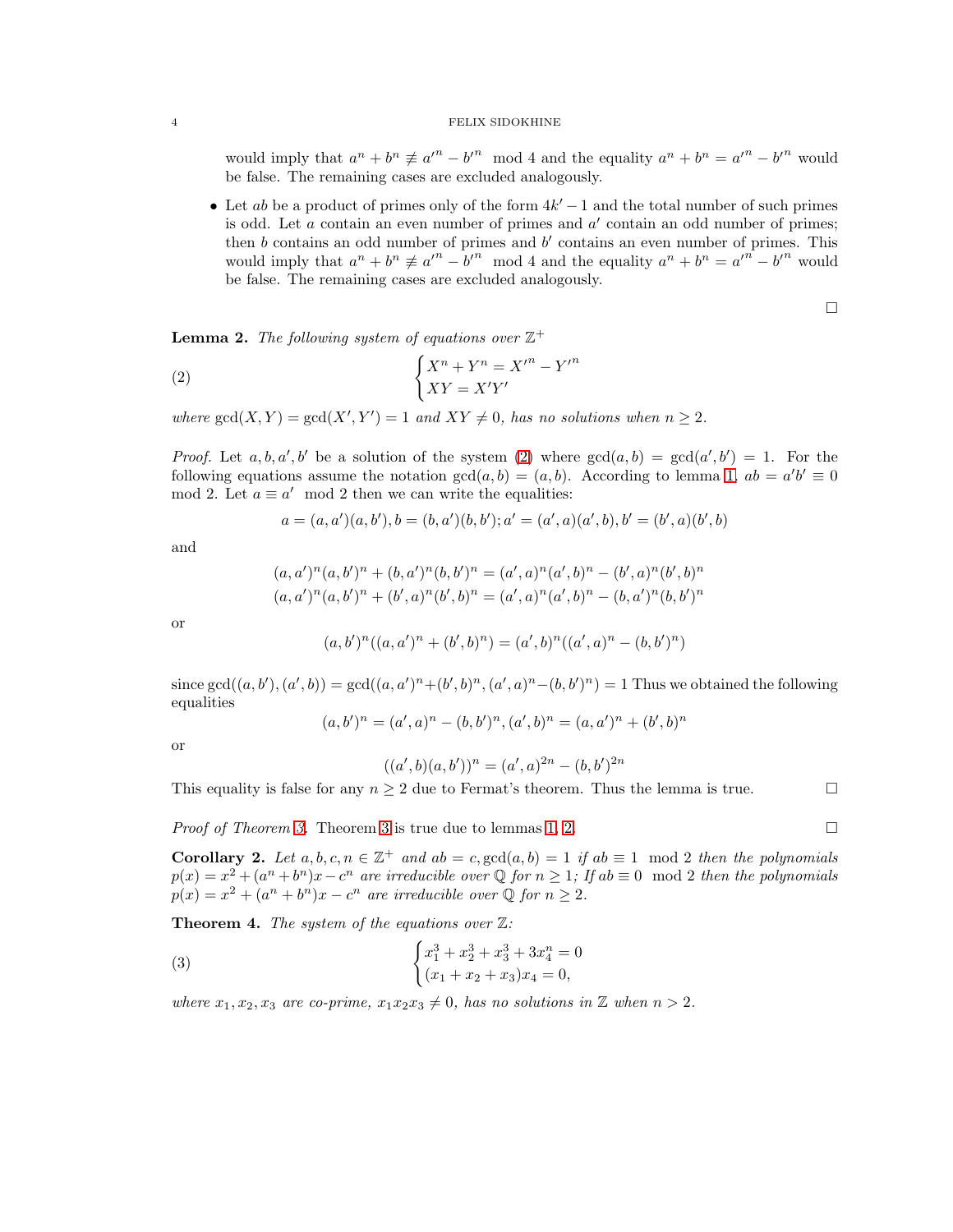*Proof.* System [\(3\)](#page-3-2) can be reduced to: "the equation  $x_1x_2(x_1+x_2) = x_4^n$ , where  $x_1, x_2$  are co-prime, has no solution in integers when  $n > 2$ " which is equivalent to Fermat's last theorem.

The equation  $x_1x_2(x_1 + x_2) = x_3$  in rational integers, where  $x_1, x_2$  are co-prime and  $x_1x_2x_3 \neq 0$ , can be used for formulating various theorems and hypotheses, for example:

- The equations  $x_1x_2(x_1+x_2) = x_3^4$  and  $x_1x_2(x_1^2+x_2^2) = x_3^2$ , where  $x_1, x_2$  are co-prime, have no solutions over  $\mathbb{Z}$  and  $\mathbb{Z}[i]$ .
- Fermat's last theorem: the equation  $x_1x_2(x_1 + x_2) = x_3^n$ , where  $x_1, x_2$  are relatively prime, has no solution over  $\mathbb{Z}^+$  when  $n > 2$ . This equation was considered in the paper [Cai and Zhang](#page-5-4)
- Euler's conjecture: the equation  $x_1x_2x_3(x_1+x_2+x_3) = x_4^n$ , where  $x_1, x_2, x_3, x_1+x_2+x_3$ are relatively prime in pairs, has no solution over  $\mathbb{Z}^+$  when  $n > 3$ .

Thus, Euler's conjecture: "The equation  $x^n + y^n + z^n = u^n$ , where  $x, y, z, u$  are pairwise relatively prime, has no solution in positive integers when  $n > 3$ " is a natural sequential extension of Fermat's Last Theorem.

## 4. CONCLUSION

The main result of this paper are as follows:

- "The equation  $x_1^k + x_2^k + \ldots + x_n^k y^k = 0$ , where  $x_1, \ldots, x_n, y$  are pairwise relatively prime, has no solutions in positive integers when  $k > n \geq 2'$ .
- "The equation  $x_1^k + x_2^k + ... + x_h^k y_1^k y_2^k ... y_l^k = 0$ , where  $x_1, ..., x_h, y_1, ..., y_l$  are pairwise relatively prime and  $h \geq l$ , has no solution in positive integers when  $k > h + l \geq 3$ ".
- "The equation  $x^n + y^n + z^n = u^n$  with  $xy = zu$ , where x, y and also z, u are relatively prime, respectively, has no solution in natural numbers when  $n \geq 2$ ".
- "The equation  $x^n + y^n + z^n = u^n$ , where  $x, y, z, u$  are pairwise relatively prime, has no solution over  $\mathbb{Z}^+$  when  $n \geq 3$ ".

# Appendices

Counter-examples to Euler's conjecture (1769) "The equation  $x_1^k + x_2^k + x_n^k = y^k$  has no solution in positive integers when  $k > n \geq 2$ ".

 $(n = 3, k = 4)$ 

 $2682440^4 + 5365639^4 + 18796760^4 = 20615673^4$ , Elkies (1988)  $95800^4 + 217519^4 + 414560^4 = 422481^4$ , R. Frye (1988)  $630662624^4 + 275156240^4 + 219076465^4 = 638523249^4$ , MacLeod (1997)  $1705575^4 + 5507880^4 + 8332208^4 = 8707481^4$ , Bernstein (2001)